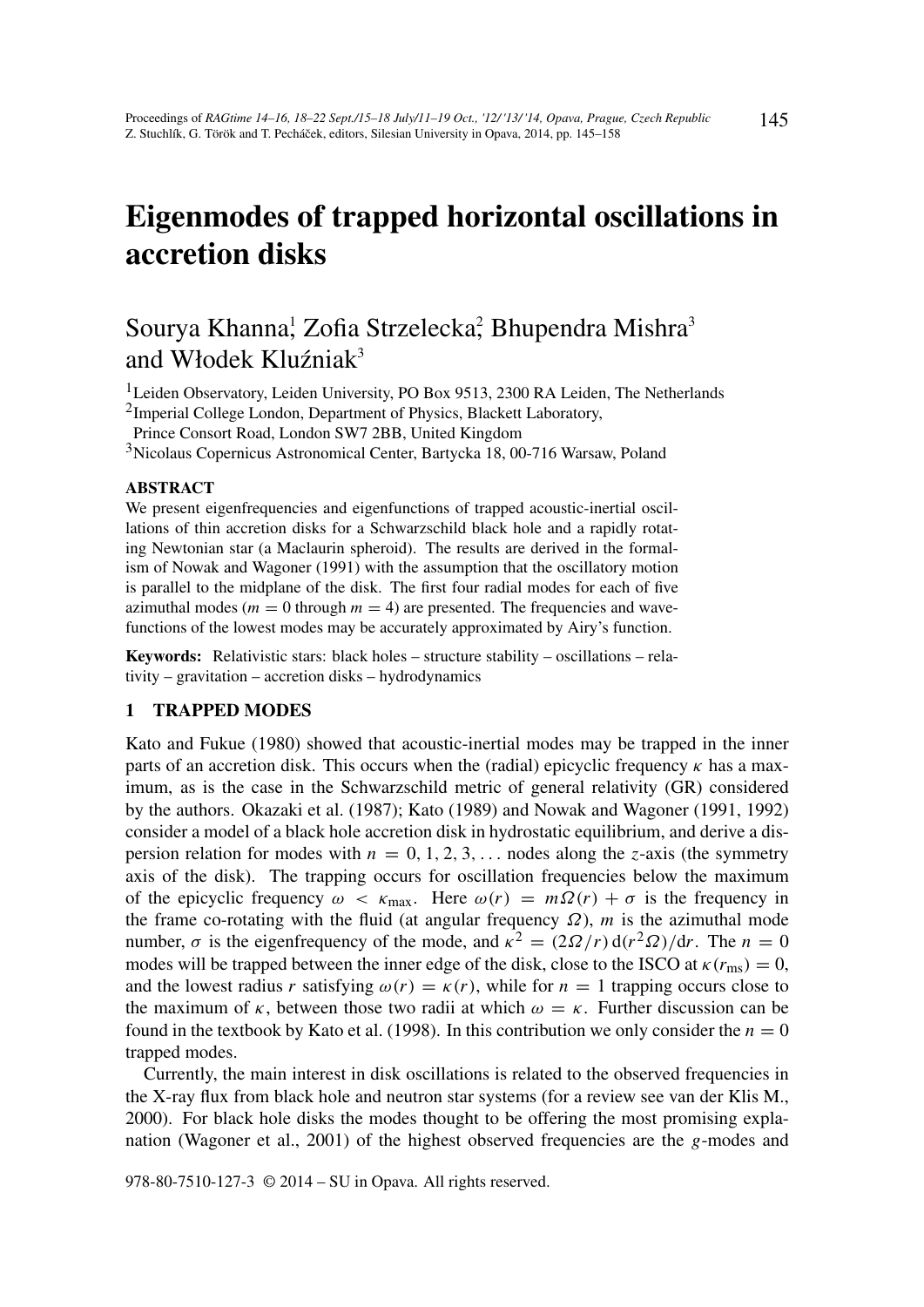# 146 *S. Khanna, Z. Strzelecka, B. Mishra and W. Klu´zniak*

*c*-modes, investigated in full GR by Perez et al. (1997); Silbergleit et al. (2001), although a different explanation seems to be required for the observed 3:2 ratio of the highest frequencies in the microquasars (Abramowicz and Kluźniak, 2001; Kluźniak et al., 2004; Török et al., 2005). Thus, the modes investigated here are not prime candidates for a theoretical counterpart to the observed high frequency QPOs (quasi-periodic oscillations) in black hole systems. However, similar phenomena are observed in white dwarf systems (Woudt and Warner, 2002), and while their harmonic content may be explained by a resonance (Kluźniak et al., 2005), the origin of the observed frequencies remains obscure. For this reason we would like to discuss disk oscillations in a framework valid equally in a GR and non-GR context.

#### 2 EQUATION OF MOTION AND THE BOUNDARY CONDITION

We will be closely following the approach of Nowak and Wagoner (1991) who describe perturbations with a Lagrangian displacement vector in cylindrical coordinates  $(\xi^r_*, \xi^{\phi}_*, \xi^z_*)$  $(\xi^r, \xi^{\phi}, \xi^z)$  exp[*i*( $m\phi + \sigma t$ )] in the formalism of Friedman and Schutz (1978), and show



**Figure 1.** The fundamental and the first three radial overtones for  $m = 0$  trapped horizontal oscillations of a thin ( $H/a = 10^{-3}$ ) accretion disk for the potential of Eq. (4). Plotted are the wavefunction: solid (*blue*) line (arbitrary normalization, left scale); ω 2 (*r*)/Ω<sup>2</sup> (*r*ms): dashed-dotted (*green*) line and  $\kappa^2(r)/\Omega^2(r_{\text{ms}})$ : dashed (*red*) line (logarithmic scale, right).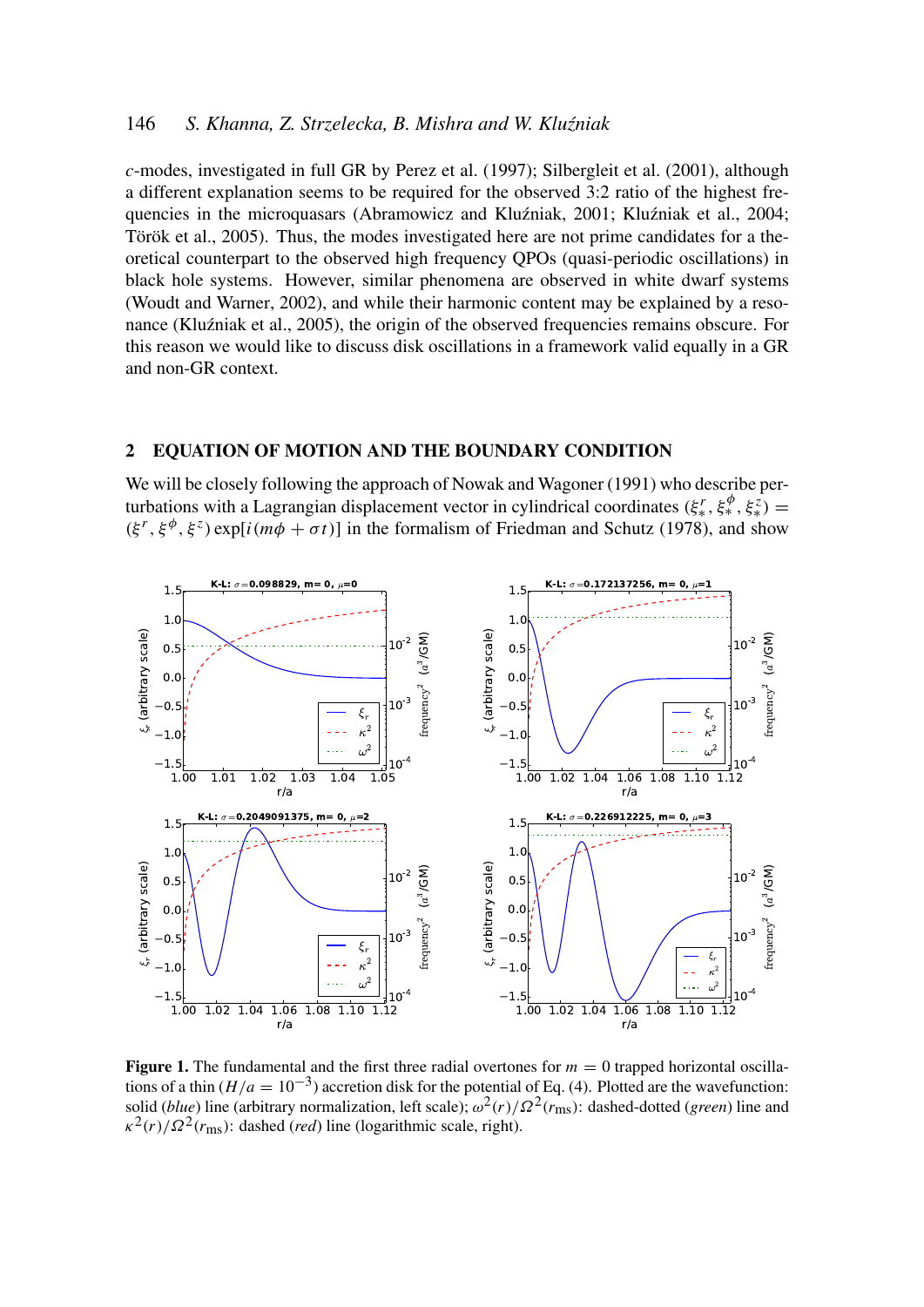that in the WKB approximation the azimuthal component of the equation of perturbed motion for thin disks reduces to  $\xi^{\phi} = 2i(\Omega/\omega)\xi^{r}$ . In this contribution we assume horizontal motion, implying that  $\xi_*^z \equiv 0$  and  $\partial \xi_*^r / \partial z \equiv 0$ . In terms of  $\Psi(r) \equiv \sqrt{\gamma Pr} \xi^r(r)$  the remaining component of the equation of motion then gives

$$
\frac{\mathrm{d}^2 \Psi}{\mathrm{d}r^2} + \frac{(\omega^2 - \kappa^2)}{c_s^2} \Psi = 0, \qquad (1)
$$

where  $c_s^2 = \gamma P/\rho$  is the speed of sound squared; the boundary condition is that the Lagrangian perturbation of pressure vanishes at the unperturbed boundary,  $\Delta P \equiv \gamma P \nabla \xi_* =$ 0, which reduces to

$$
\frac{1}{r}\frac{\partial}{\partial r}\left(r\xi_*^r\right) + \frac{1}{r}\frac{\partial}{\partial \phi}\left(\xi_*^{\phi}\right) = 0
$$

assuming that  $P \neq 0$  (Nowak and Wagoner, 1991). Neglecting derivatives of *P* this gives our final boundary condition at the inner edge, at  $r = a$ , which we will take to be at the marginally stable orbit (ISCO) at  $a = r_{\text{ms}}$ ,

$$
\frac{\mathrm{d}\Psi}{\mathrm{d}r} = -\frac{\Psi}{2r} \big( 1 - 4m\Omega/\omega \big).
$$



Figure 2. Same as Figure 1, but for  $m = 1$ .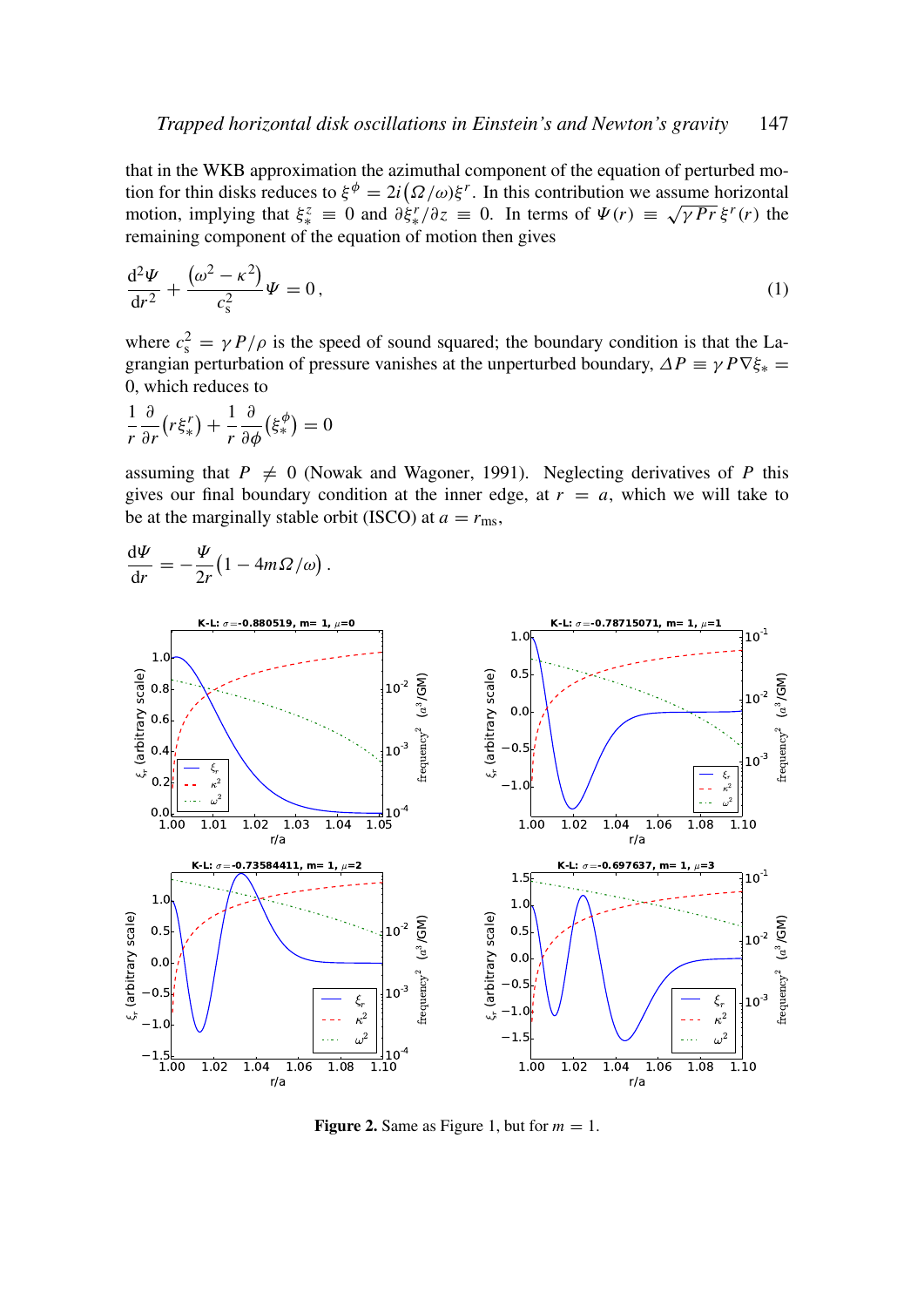# 148 *S. Khanna, Z. Strzelecka, B. Mishra and W. Klu´zniak*

In dimensionless form, with  $r = a(1 + x)$ ,  $\tilde{\omega}(x) = \omega(r)/\Omega(a)$ ,  $\tilde{\kappa}(x) = \kappa(r)/\Omega(a)$ ,  $\tilde{\sigma} = \sigma/\Omega(a)$ , and  $c_s = H\Omega(a)$ , the perturbation (wave) equation takes the form

$$
\frac{\mathrm{d}^2 \Psi}{\mathrm{d} x^2} + \left(\frac{a}{H}\right)^2 \left(\tilde{\omega}^2 - \tilde{\kappa}^2\right) \Psi = 0, \tag{2}
$$

with the boundary condition at  $x = 0$ 

$$
\frac{\mathrm{d}\Psi}{\mathrm{d}x} = -\frac{\Psi}{2} \left( 1 - 4m/\tilde{\omega} \right). \tag{3}
$$

In the last equation  $\tilde{\omega} = \tilde{\sigma} + m$ . Recall that in general  $\tilde{\omega}(x) = \tilde{\sigma} + m\Omega(r)/\Omega(a)$ .

In this contribution we are providing an atlas of eigenfrequencies and eigenfunctions for the fundamentals and the first three radial overtones of horizontal disk oscillations (labelled with the number of radial nodes,  $\mu = 0, 1, 2, 3$  for  $m = 0, 1, 2, 3, 4$ .

#### 3 MODELS OF A SCHWARZSCHILD BLACK HOLE

Bohdan Paczyński showed that it is possible to capture essential qualitative features of motion in the Schwarzschild metric in a Newtonian model with a simple pseudo-potential  $\Phi(r) = -GM/(r - 2r_g)$  (Paczyński and Wiita, 1980), with  $r_g = GM/c^2$ . Nowak and



**Figure 3.** Same as Figure 1, but for  $m = 2$ .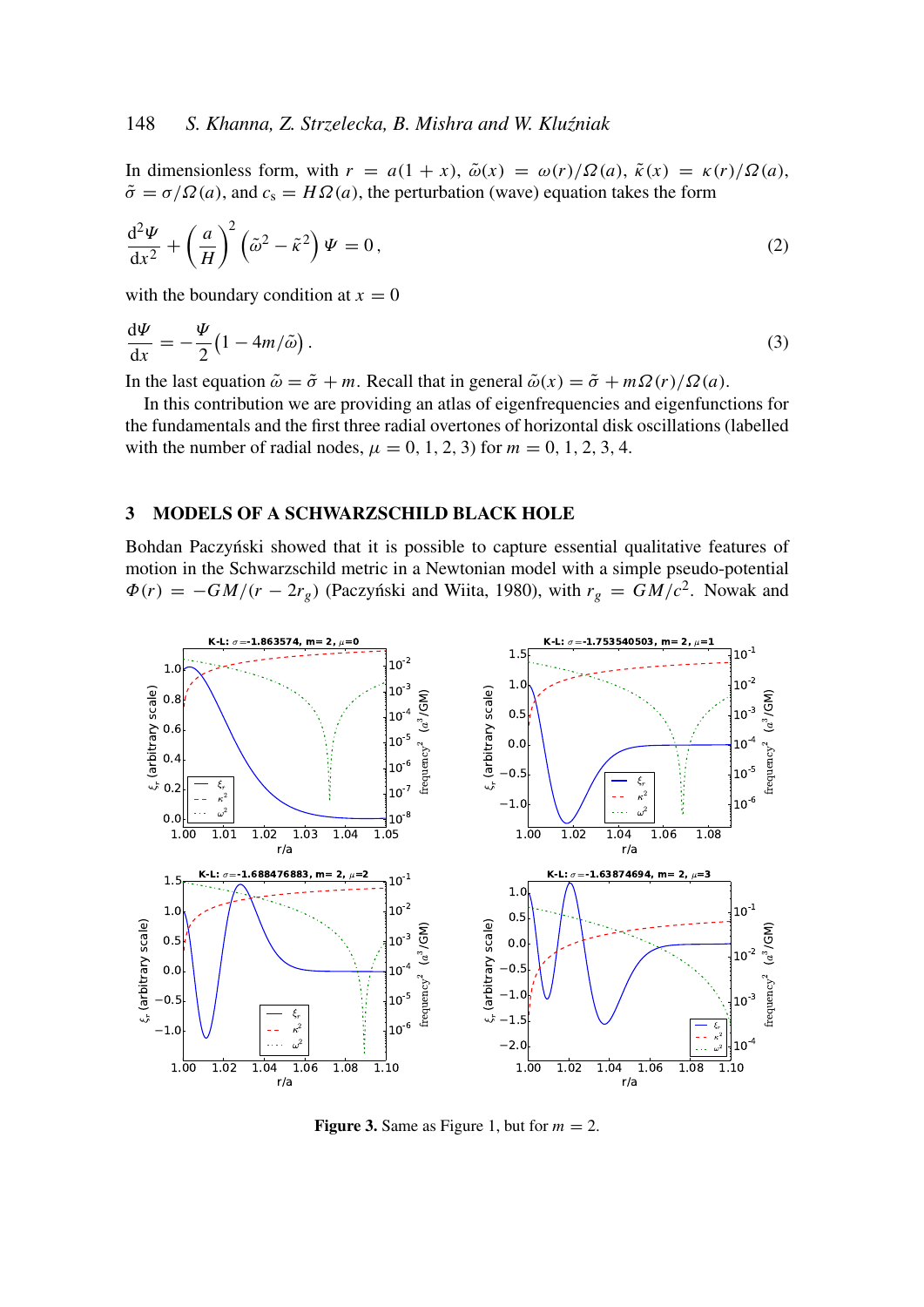Wagoner (1991) found the eigenfrequencies and eigenfunctions of Eq. (1) for the fundamental oscillations with  $m = 0$ , and  $m = 2$ , using values of  $\kappa^2(r)$  following from their own pseudo-potential  $\Phi(r) = -(GM/r)[1 - 6r_g/r + 12(r_g/r)^2]$ .

Here, we model the Schwarzschild metric with a Newtonian pseudo-potential designed expressly to reproduce the Schwarzschild ratio of  $\kappa^2(r)/\Omega^2(r) = 1 - 6r_g/r$ :

$$
\Phi_{\text{KL}}(r) = -(c^2/6) \exp(6 r_g/r - 1). \tag{4}
$$

As we are only interested in the inner parts of an accretion disk, we have dropped an additive constant. We have also renormalized the original form of the potential (Kluźniak and Lee, 2002) by a factor of  $1/e$  to guarantee the correct value of  $\Omega(r_{\rm ms})$ . The angular frequency of orbital motion follows from  $\Omega^2(r) = r^{-1} \partial \Phi_{KL}/\partial r$  and, as for the other two potentials, the marginally stable orbit comes out to be at  $r_{\rm ms} = 6GM/c^2$ . We have numerically solved the eigenvalue problem given by Eqs. (2) and (3), for  $H/a = 10^{-3}$ . The equations being linear in  $\Psi$ , we normalize the wavefunction to unity at the inner edge of the disk:  $\Psi(r_{\text{ms}}) = 1$ . Figure 1 presents the eigenfrequencies  $\sigma$  and the eigenfunctions  $\Psi(r)$  for  $m = 0$  and  $\mu = 0, 1, 2, 3$ , while Figs. 2, 3, 4 and 5 present the same quantities, as well as  $\tilde{\omega}^2$ , for  $m = 1, 2, 3, 4$ , respectively.



**Figure 4.** Same as Figure 1, but for  $m = 3$ .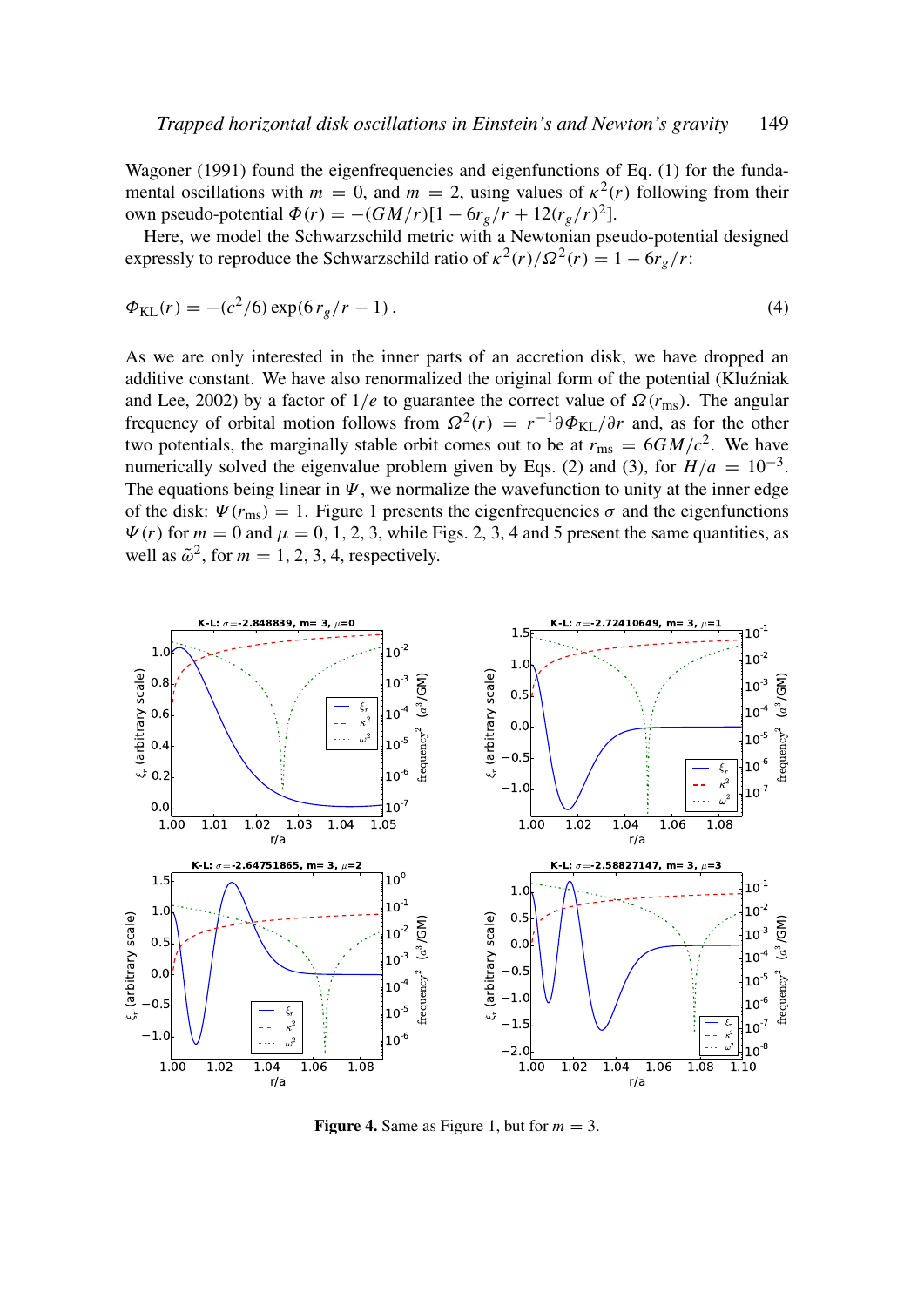#### 4 ESSENTIALS OF ACOUSTIC-INERTIAL OSCILLATIONS

#### 4.1 Wave equation

Dust orbiting an axially symmetric gravitating body in its equatorial plane  $(z = 0)$  would settle in stable circular orbits. The orbit of each dust particle being stable, it corresponds to "rest" (we are only concerned with radial motion in this section) at a fixed radial distance from the center of the body in the minimum of the effective potential,  $V(r, z) = \Phi(r, z) +$  $l^2/(2r^2)$ ,  $l \equiv r^2 \Omega(r)$  being the conserved angular momentum of a given particle, and  $\Phi$  the gravitational potential of the body, both per unit mass. Consider small radial perturbations δ*r* of motion of a dust disk (such as the rings of Saturn). Neglecting particle collisions, the perturbed dust would be executing radial harmonic (epicyclic) motion with respect of the stable orbits. The square of the frequency of this radial motion,  $\kappa^2 = \frac{\partial^2 V}{\partial^2 r}$ corresponds to the strength of the restoring force per unit mass:  $-\kappa^2 \psi_*$  (if we denote the radial displacement  $\delta r = \psi_*$ ). If the dust disk is replaced by a fluid, there will be an additional restoring force corresponding to pressure perturbations.

It is well known that sound waves in a homogeneous medium can be described by a harmonic function both in space and in time, with a constant and uniform amplitude if attenuation is neglected. Thus, the acoustic displacement of the fluid satisfies both a wave



Figure 5. Same as Figure 1, but for  $m = 4$ .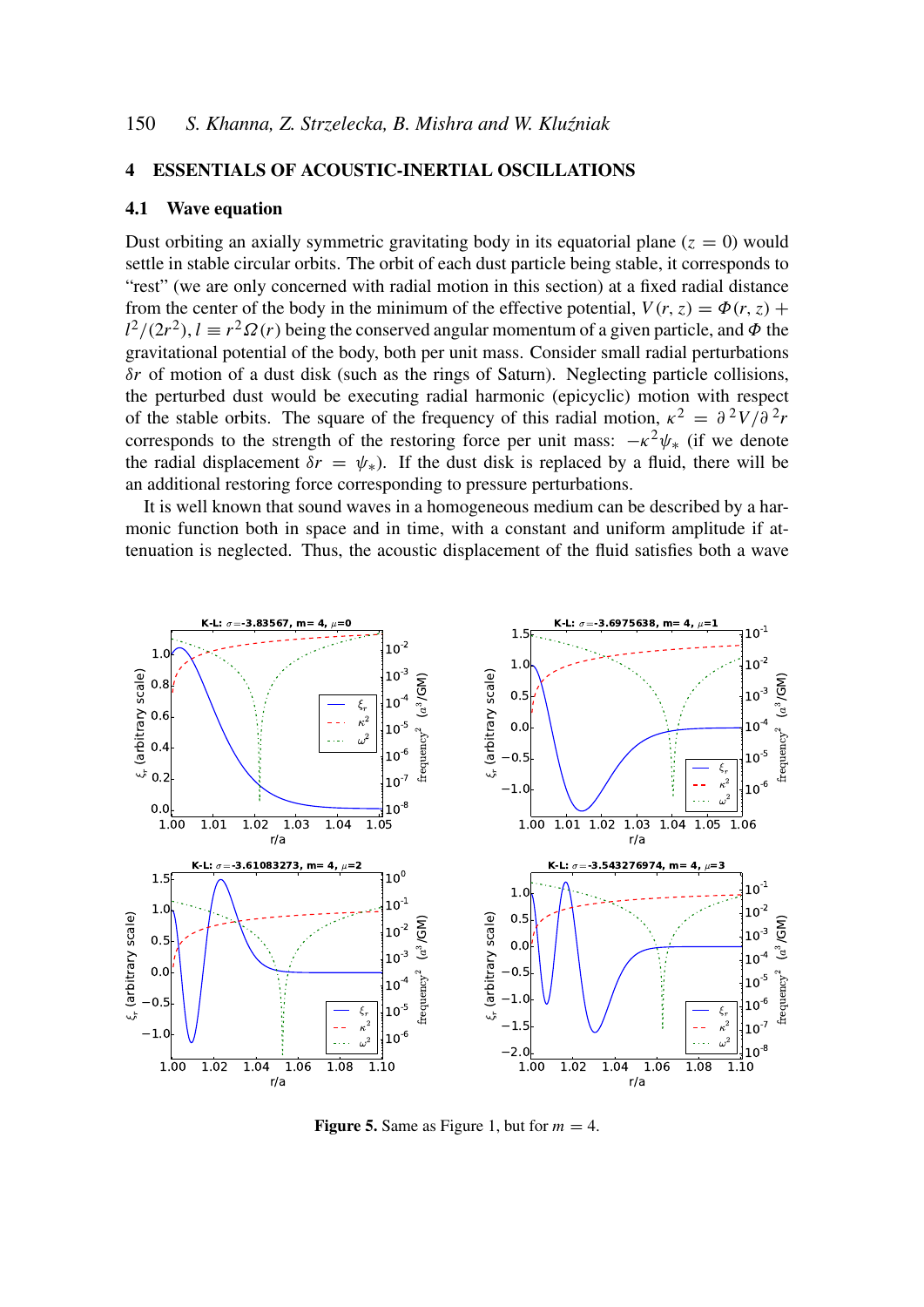equation

$$
\frac{\partial^2 \psi_*}{\partial y^2} + k_s^2 \psi_* = 0, \qquad (5)
$$

and an oscillator equation

$$
\frac{\partial^2 \psi_*}{\partial t^2} + \omega_s^2 \psi_* = 0, \qquad (6)
$$

corresponding to a restoring force  $-\omega_s^2 \psi_*$ . The frequency of the sound wave is related to the wave vector through the linear dispersion relation

$$
k_s^2 = \omega_s^2 / c_s^2 \,. \tag{7}
$$

Clearly, taking into account in the oscillator equation both the "inertial" (epicyclic) and the acoustic restoring forces, and neglecting for the moment the difference between the cylindrical co-ordinate  $r$  and the Cartesian co-ordinate  $y$ , the acoustic-inertial displacement of the fluid can be described by a displacement  $\psi_*(y, t) = \psi(y) \exp(i\omega t)$ , with  $\omega^2 =$ 



**Figure 6.** Same as Figure 1, but for the potential of a Maclaurin spheroid with ellipticity  $e =$ 0.834583178.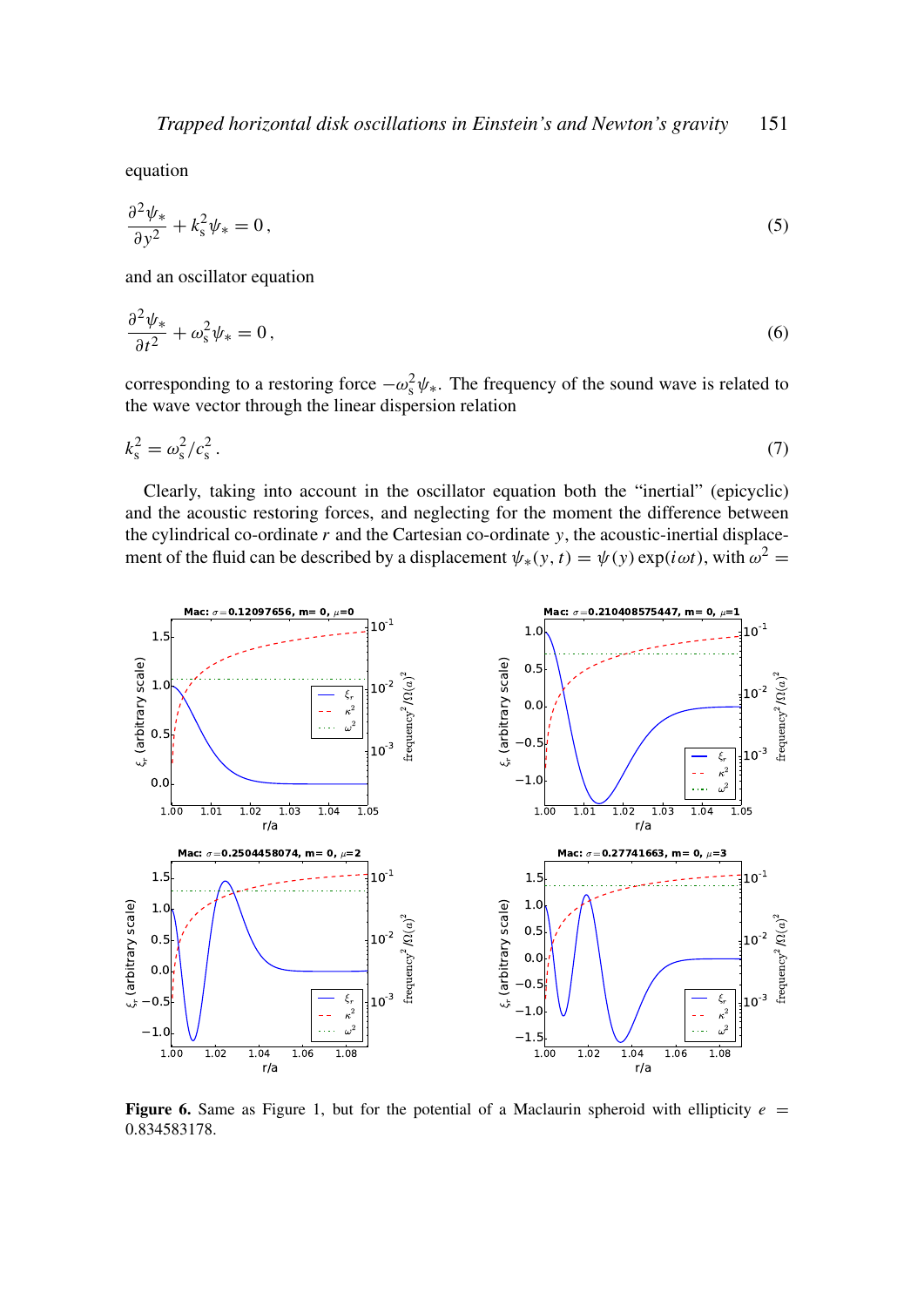

**Figure 7.** Left Panel: A simple approximation to the eigenfrequency  $\tilde{\sigma}_0$  of the axisymmetric fundamental mode ( $m = 0$ ,  $\mu = 0$ ): a quarter wavelength fits in the inner region of the disk ( $\tilde{\sigma}_0^2 \ge \tilde{\kappa}^2$ ) before the wave becomes evanescent. The vertical dotted line indicates the value of *x* at which  $\tilde{\sigma}_0^2$  and *x* must intersect for this condition to be met:  $\tilde{\sigma}_0^2 = \tilde{\kappa}^2(x_0) \approx x_0$ , with  $x_0 = (\pi/2)^{2/3} \cdot (\tilde{H}/a)^{2/3}$ . The diagonal solid (*black*) line corresponds to the linear approximation  $\tilde{\kappa}^2(x) = x + \mathcal{O}(x^2)$ , which is valid for the potential of Eq. (4). See Equation (9) and Section 4.2 for details

Right Panel: A better approximation is obtained from the location of the extrema of Airy's function Ai(*X*). Note that the shape of Ai(*X*) closely resembles the shape of the numerically found  $\Psi(x)$ .

 $\kappa^2 + \omega_s^2$  (or, in the form written down by Binney and Tremaine, 1987,  $\omega^2 = \kappa^2 + k_s^2 c_s^2$ ). Substituting this new dispersion relation into Eq. (7), we see that Eq. (5) takes the form

$$
\frac{\mathrm{d}^2\psi}{\mathrm{d}y^2} + \frac{\omega^2 - \kappa^2}{c_s^2}\psi = 0.
$$
\n(8)

Remarkably, this is the same equation that was rigorously derived by Nowak and Wagoner (1991), i.e. Eq. (1). In the remainder of this paper we will be discussing numerical solutions of its dimensionless version, Eq.  $(2)$ , subject to the boundary condition Eq.  $(3)$ , for a thin disk  $(H/a = 0.001)$  in two different models of the gravitating body, i.e. for two different epicyclic frequencies  $\kappa(r)$ .

# 4.2 Estimates of the eigenfrequencies

It is possible to understand the values of the eigenfrequencies  $\sigma$  and the shape of the wavefunctions in a simple model of Eq.  $(2)$ . For axially symmetric modes,  $m = 0$  and hence  $ω = σ$ . The wave equation has oscillatory solutions for  $ω^2 > κ^2$ , while the wave is evanescent for  $\omega^2 < \kappa^2$ . Thus the mode is trapped between  $a = r_{\text{ms}}$  (i.e.  $x = 0$ ) and  $r = r_0$  such that  $\sigma^2 = \kappa^2(r_0)$  (Fig. 7).

As  $\sigma^2 \ll \kappa_{\text{max}}^2$  for the fundamental mode and  $\kappa^2(r_{\text{rms}}) = 0$  we can model  $\kappa^2$  with a linear approximation (Nowak and Wagoner, 1991), which for the potential of Eq. (2) has the simple form  $\tilde{\kappa}^2 = x$ . Thus, the wave becomes evanescent at  $r_0/a - 1 = x_0 \approx \tilde{\sigma}^2$ . We can take the boundary condition on the wave to correspond to that of a banner flapping in the wind, with a crest at the edge [of the disk  $(x = 0)$ ] and a node close to  $x<sub>0</sub>$ . Perhaps a quarter wavelength of a sinusoid between  $x = 0$  and  $x = x_0$  is a fair approximation (Kato and Fukue, 1980).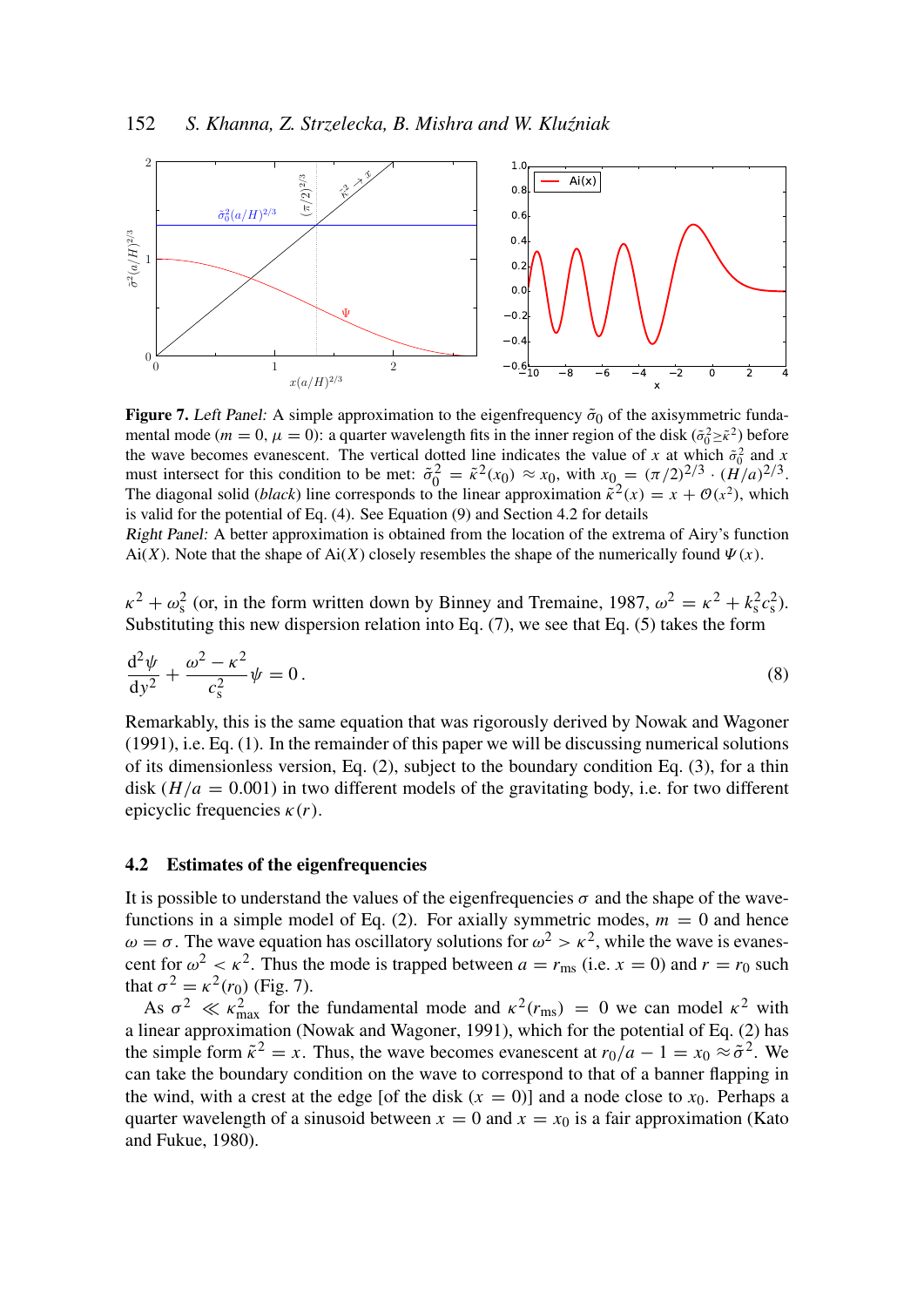With the above approximations, we have  $ax_0 = \lambda/4$ , and  $\tilde{\sigma}^2 = x_0$ . Now,  $k = 2\pi/\lambda \approx$  $\sigma/c_s$  so  $\lambda/4 \approx \pi c_s/(2\sigma) = \pi H \Omega/(2\sigma)$ . Recall that  $\tilde{\sigma} = \sigma/\Omega(a)$ . Finally, we obtain  $\tilde{\sigma}^3 = \pi H/(2a)$ , yielding

$$
\tilde{\sigma} \approx \left(\frac{\pi H}{2a}\right)^{1/3} \approx 1.16 \left(\frac{H}{a}\right)^{1/3}.
$$
\n(9)

For  $H/a = 10^{-3}$  this yields  $\tilde{\sigma} \approx 0.116$ , while the numerically obtained value for the correct functional form of  $\kappa^2$  is  $\tilde{\sigma}_0 \approx 0.0988$ . Thus, this crude estimate of the eigenfrequency is off by less than 20 %. However, as we will see directly below, we have obtained the correct scaling of the eigenfrequency with the dimensionless thickness of the disk (Kato and Fukue, 1980).

A more accurate estimate of the eigenfrequency can be obtained by noting that in the linear approximation to  $\kappa^2$  (which for the potential of Eq. (4) is simply  $\tilde{\kappa}^2 = x$ ), Eq. (2) corresponds to Airy's equation (Nowak and Wagoner, 1991). Indeed, with the substitution  $X = (x - \tilde{\sigma}^2)(a/H)^{2/3}$ , Eq. (2) becomes  $d^2\Psi/dX^2 = X\Psi$ , with the Airy function as the solution:  $\Psi(X) = Ai(X)$ . In the exact waveforms of Fig. 1, one can recognize the shape of Airy's function, to a good accuracy. The (implicit) eigenvalues  $\tilde{\sigma}$  can now be found directly



Figure 8. Same as Figure 6, but for  $m = 1$ .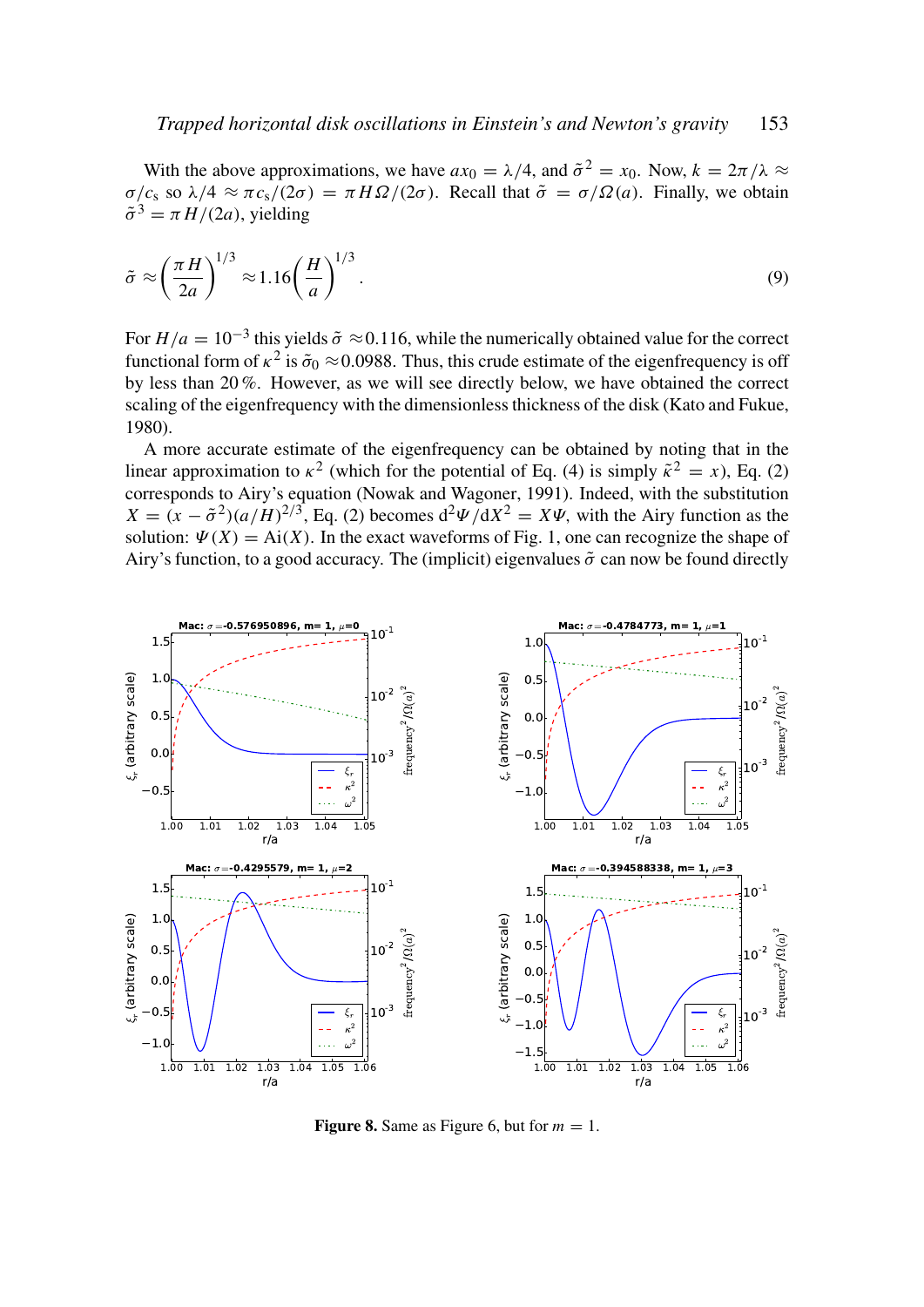from the boundary condition, Eq. (3), in the form

$$
\frac{1}{\Psi}\frac{\mathrm{d}\Psi}{\mathrm{d}X} = \left(\frac{H}{a}\right)^{2/3} \frac{1}{2} (4m/\tilde{\omega} - 1).
$$

Now, for  $H \ll a$ , the boundary condition (at  $x = 0$ ) becomes d log  $\Psi/dX \ll 1$ , i.e. it is approximately that *X* corresponds to one of those  $X_\mu$  for which  $Ai(X_\mu)$  has an extremum,  $dAi/dX|_{X_{\mu}} = 0$ . Thus,  $\tilde{\sigma}_{\mu}^2 \approx -(H/a)^{2/3} X_{\mu}$ ,  $\mu = 0, 1, 2, 3, ...$  We can compare these approximate eigenfrequencies (Table 1) with the numerically found eigenvalues for the correct form of  $\kappa^2$ . For the fundamental the agreement is quite good, but the accuracy of the Airy approximation gradually degrades as  $\sigma_{\mu}$  approaches the value  $\kappa_{\text{max}}$ .

Table 1: Exact and approximate eigenvalues of Eqs. (2) and (3)

| $H/a = 0.001$<br>$m=0$ ,                                                                                              | $\mu = 0$                                             | $\mu = 1$   | $\mu = 2$       | $\mu = 3$   |
|-----------------------------------------------------------------------------------------------------------------------|-------------------------------------------------------|-------------|-----------------|-------------|
| $\tilde{\sigma}_{\mu}$ for $\kappa^2$ of Eq. (4)<br>Airy approx.: $\sqrt{-0.01 X_{\mu}}$<br>Accuracy of approximation | $0.0988$   $0.172$   $0.205$   $0.227$<br>0.101<br>2% | 0.180<br>5% | 10.229<br>$7\%$ | 0.248<br>9% |

We thank Mr. Luca Giussani for providing us with the values of Airy's extrema.

| $H/a = 0.001$                                  | $\mu = 0$   | $\mu = 1$   | $\mu = 2$   | $\mu = 3$   |
|------------------------------------------------|-------------|-------------|-------------|-------------|
| KL Eq. (4), $m = 0$ . $\tilde{\sigma}_{\mu} =$ | 0.098829    | 0.172137    | 0.204909    | 0.226912    |
| Maclaurin, $m = 0$ . $\tilde{\sigma}_{\mu} =$  | 0.120977    | 0.210409    | 0.250446    | 0.277417    |
| KL Eq. (4), $m = 1$ . $\tilde{\sigma}_{\mu} =$ | $-0.880519$ | $-0.787151$ | $-0.735844$ | $-0.697637$ |
| Maclaurin, $m = 1$ . $\tilde{\sigma}_{\mu} =$  | $-0.576951$ | $-0.478477$ | $-0.429558$ | $-0.394588$ |
| KL Eq. (4), $m = 2$ . $\tilde{\sigma}_{\mu} =$ | $-1.86357$  | $-1.753541$ | $-1.688477$ | $-1.638747$ |
| Maclaurin, $m = 2$ . $\tilde{\sigma}_{\mu} =$  | $-1.275666$ | $-1.168932$ | $-1.112464$ | $-1.07094$  |
| KL Eq. (4), $m = 3$ . $\tilde{\sigma}_{\mu} =$ | $-2.848839$ | $-2.724106$ | $-2.647519$ | $-2.588271$ |
| Maclaurin, $m = 3$ . $\tilde{\sigma}_{\mu} =$  | $-1.974981$ | $-1.860566$ | $-1.797395$ | $-1.750153$ |
| KL Eq. (4), $m = 4$ . $\tilde{\sigma}_{\mu} =$ | $-3.83567$  | $-3.697564$ | $-3.610833$ | $-3.543277$ |
| Maclaurin, $m = 4$ . $\tilde{\sigma}_{\mu} =$  | $-2.674776$ | $-2.553138$ | $-2.483865$ | $-2.431476$ |

Table 2: Eigenvalues of Eqs. (2) and (3)

# 5 TRAPPED OSCILLATIONS IN AN ACCRETION DISK AROUND A MACLAURIN SPHEROID

In previous sections, following Nowak and Wagoner (1991) we were discussing the trapped acoustic-inertial oscillations of a pseudo-Newtonian model of an accretion disk around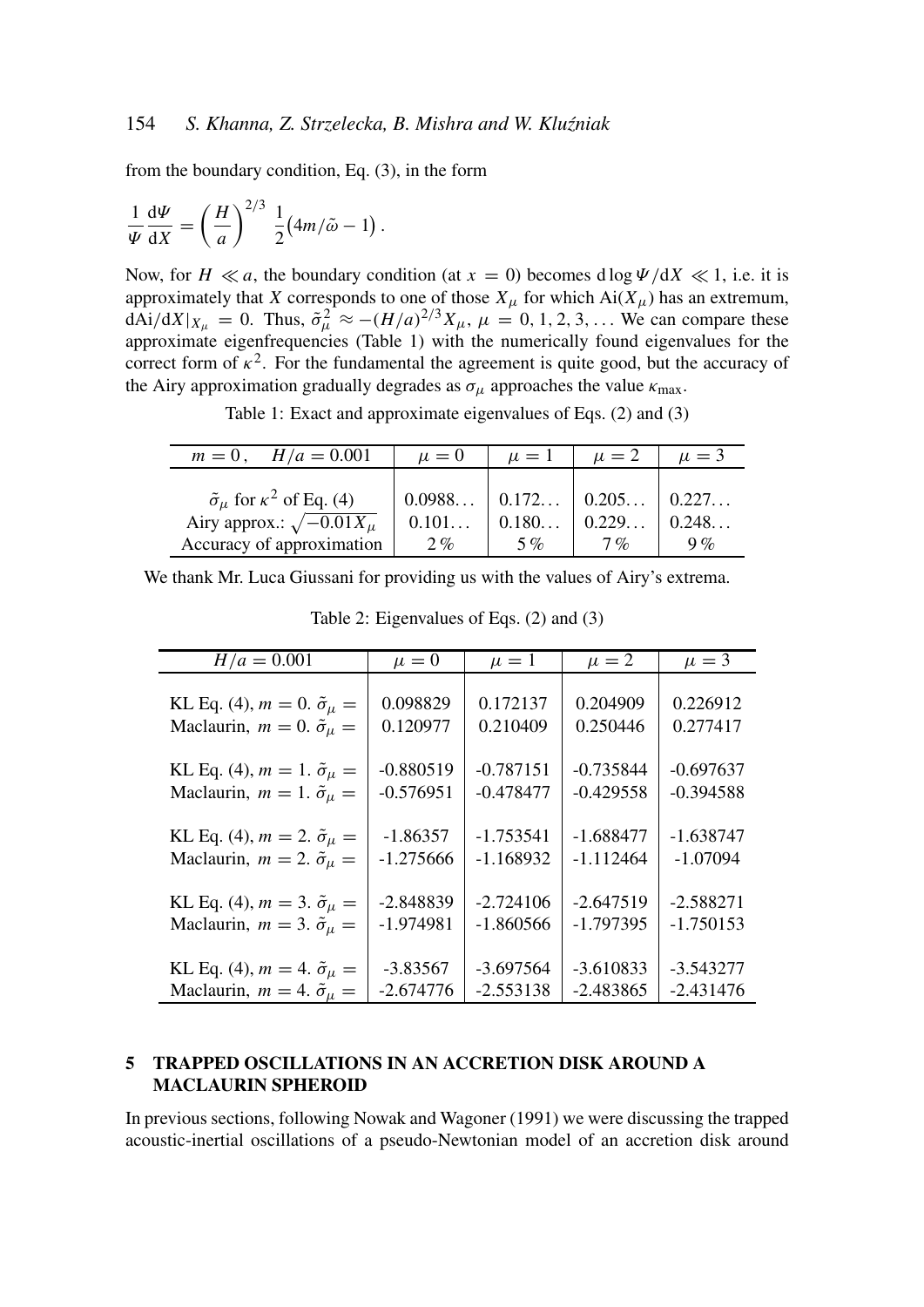



**Figure 9.** Same as Figure 6, but for  $m = 2$ .

a Schwarzschild black hole. Interestingly, the same trapping phenomenon occurs in strictly Newtonian gravity, for disks orbiting sufficiently oblate bodies. Kluźniak et al. (2001), and Zdunik and Gourgoulhon (2001) pointed out that oblateness of a gravitating body can destabilize orbits close to it, while Amsterdamski et al. (2002) showed that the marginally stable orbit exists in the Newtonian potential of classic Maclaurin spheroids for a sufficiently large ellipticity of the spheroid, i.e. a sufficiently large rotation rate of the spheroid. Kluźniak and Rosińska  $(2013)$  give explicit expressions for the angular velocity in circular orbits and for the corresponding epicyclic frequencies as a function of orbital radius and the ellipticity of the Maclaurin spheroid. Gondek-Rosinska et al. (2014) compare these ´ analytic expressions with exact numerical solutions (in GR) of rapidly rotating quark stars, while Mishra and Vaidya (2014) give accretion disk solutions in the gravitational field of Maclaurin spheroids, which are reminiscent of the Shakura and Sunyaev (1973) black hole accretion disks.

Without further ado, we are presenting the eigenfrequencies and eigenvalues of trapped acoustic-inertial modes for an accretion disk around a Maclaurin spheroid of ellipticity  $e = 0.834583178$ . We are using the same equation and boundary conditions as before, Eqs. (2) and (3), with the functional form of  $\kappa^2(r)$  and  $\Omega^2(r)$  appropriate for the chosen Maclaurin spheroid. The only other change is that we need to reinterpret  $H$ : the condition of hydrostatic equilibrium is  $c_s = h\Omega_{\perp}$ , with *h* being the half-thickness of the disk, and  $\Omega_{\perp}$  the vertical epicyclic frequency which we absorb into an effective half-thickness *H* =  $h\Omega_{\perp}(a)/\Omega(a)$ . The results are summarized in Figs. 6, 8, 9, 10, 11 for modes with *m* = 0, 1, 2, 3, 4, respectively. The frequencies are compared in Table (2) with those obtained in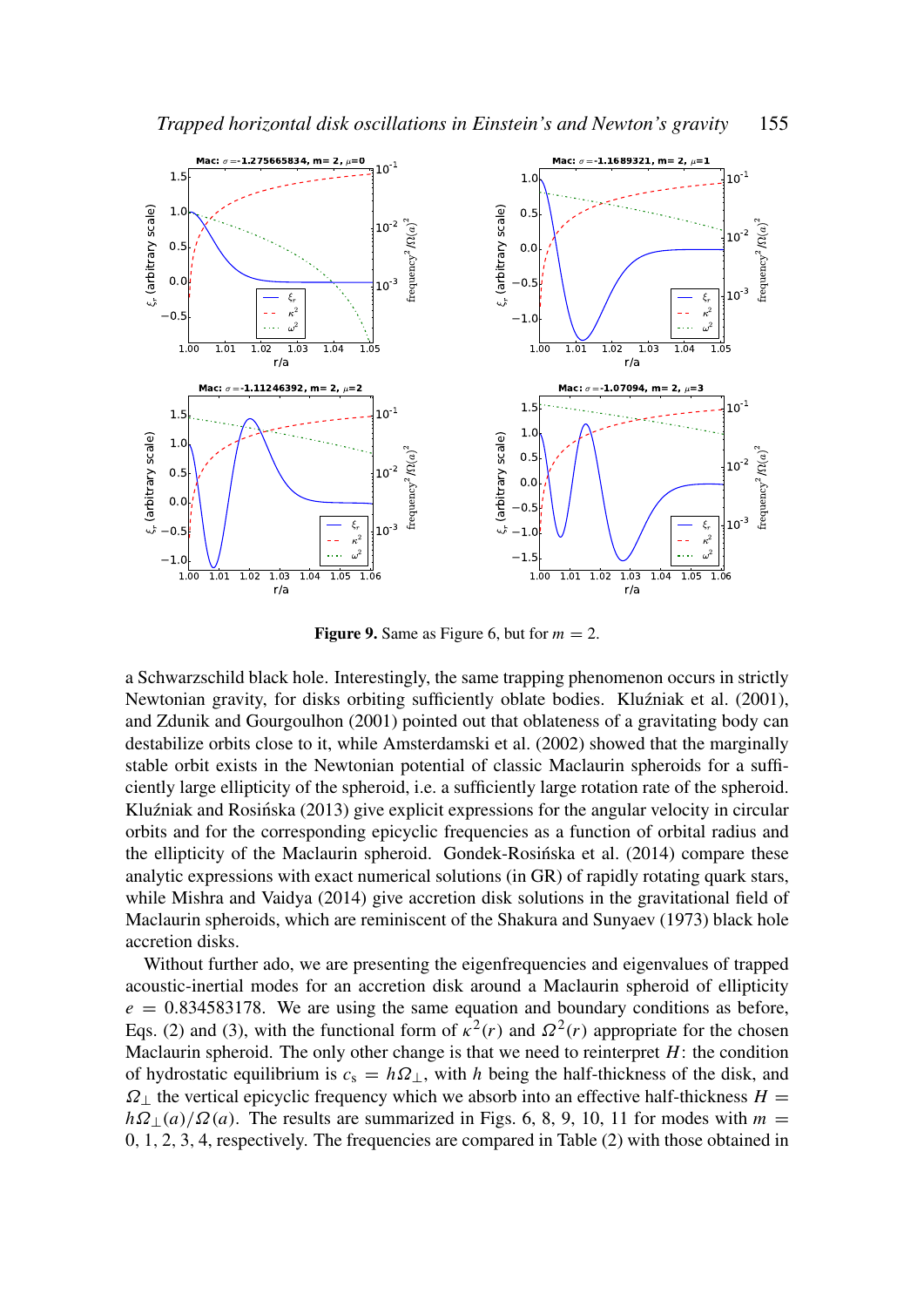

Figure 11. Same as Figure 6, but for  $m = 4$ .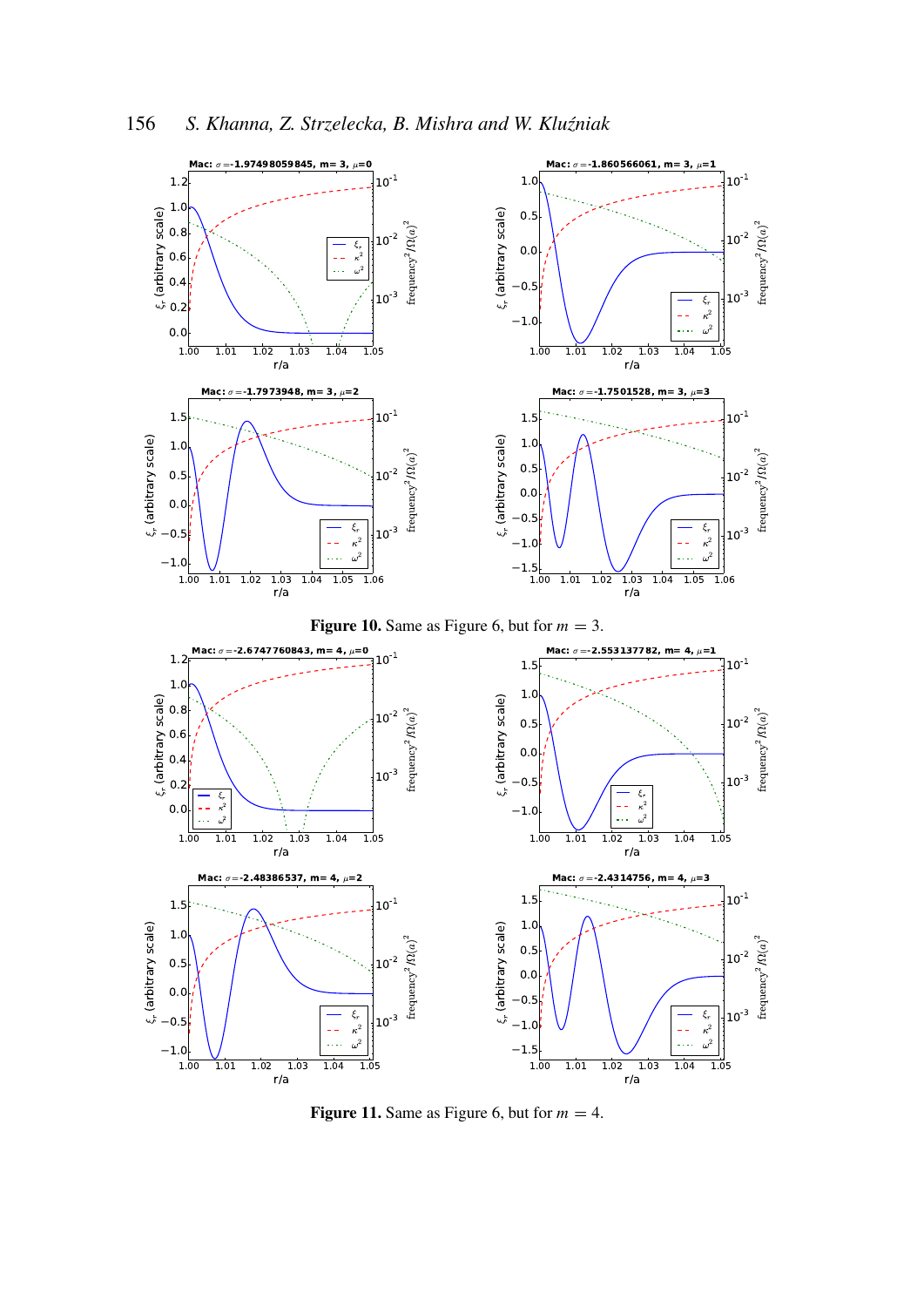the previous sections for the black-hole disk. For both the GR ("KL") and the Newtonian (Maclaurin)  $m = 0$  model the ratio of the  $\mu = 2$  frequency to the fundamental is very close to 2:1.

# ACKNOWLEDGEMENTS

This work was supported in part by Polish NCN grant 2013/08/A/ST9/00795.

#### **REFERENCES**

- Abramowicz, M. A. and Kluźniak, W. (2001), A precise determination of black hole spin in GRO J1655-40, *Astronomy and Astrophysics*, 374, pp. L19–L20, arXiv: astro-ph/0105077.
- Amsterdamski, P., Bulik, T., Gondek-Rosińska, D. and Kluźniak, W. (2002), Marginally stable orbits around Maclaurin spheroids and low-mass quark stars, *Astronomy and Astrophysics*, 381, p. L21.
- Binney, J. and Tremaine, S. (1987), *Galactic Dynamics*, Princeton University Press.
- Friedman, J. L. and Schutz, B. F. (1978), Lagrangian perturbation theory of nonrelativistic fluids, *Astrophys. J.*, 221, p. 937.
- Gondek-Rosińska, D., Kluźniak, W., Stergioulas, N. and Wiśniewicz, M. (2014), Epicyclic frequencies for rotating strange quark stars: Importance of stellar oblateness, *Phys. Rev. D*, 89, p. j4001.
- Kato, S. (1989), Low-frequency, one-armed corrugation waves in relativistic accretion disks, *Publ. Astronom. Soc. Japan*, 41, p. 745.
- Kato, S. and Fukue, J. (1980), Trapped radial oscillations of gaseous disks around a black hole, *Publ. Astronom. Soc. Japan*, 32, p. 377.
- Kato, S., Fukue, J. and Mineshige, S. (1998), *Black-Hole Accretion Disks*, Kyoto University Press.
- Kluźniak, W., Abramowicz, M. A. and Lee, W. H. (2004), High-frequency QPOs as a problem in physics: non-linear resonance, in P. Kaaret, F. K. Lamb and J. H. Swank, editors, *X-ray Timing 2003: Rossi and Beyond*, volume 714 of *American Institute of Physics Conference Series*, pp. 379–382, arXiv: astro-ph/0402013.
- Kluźniak, W., Bulik, T. and Gondek-Rosińska, D. (2001), Quark stars in low-mass x-ray binaries: for and against, *Proceedings of the Fourth INTEGRAL Workshop, Ed: B. Battrick*, ESASP 459, p. 301.
- Kluźniak, W., Lasota, J.-P., Abramowicz, M. A. and Warner, B. (2005), QPOs in cataclysmic variables and in X-ray binaries, *Astronomy and Astrophysics*, 440, pp. L25–L28, arXiv: astro-ph/ 0503151.
- Klu´zniak, W. and Lee, W. H. (2002), The swallowing of a quark star by a black hole, *Monthly Notices Roy. Astronom. Soc.*, 335, p. L29.
- Kluźniak, W. and Rosińska, D. (2013), Orbital and epicyclic frequencies of Maclaurin spheroids, *Monthly Notices Roy. Astronom. Soc.*, 434, p. 2825.
- Mishra, B. and Vaidya, B. (2014), Geometrically thin accretion disk around Maclaurin spheroid, *Astronomy and Astrophysics*, p. submitted.
- Nowak, M. A. and Wagoner, R. V. (1991), Diskoseismology: Probing accretion disks. I Trapped adiabatic oscillations, *Astrophys. J.*, 378, p. 656.
- Nowak, M. A. and Wagoner, R. V. (1992), Diskoseismology: Probing accretion disks. II G-modes, gravitational radiation reaction, and viscosity, *Astrophys. J.*, 393, p. 697.